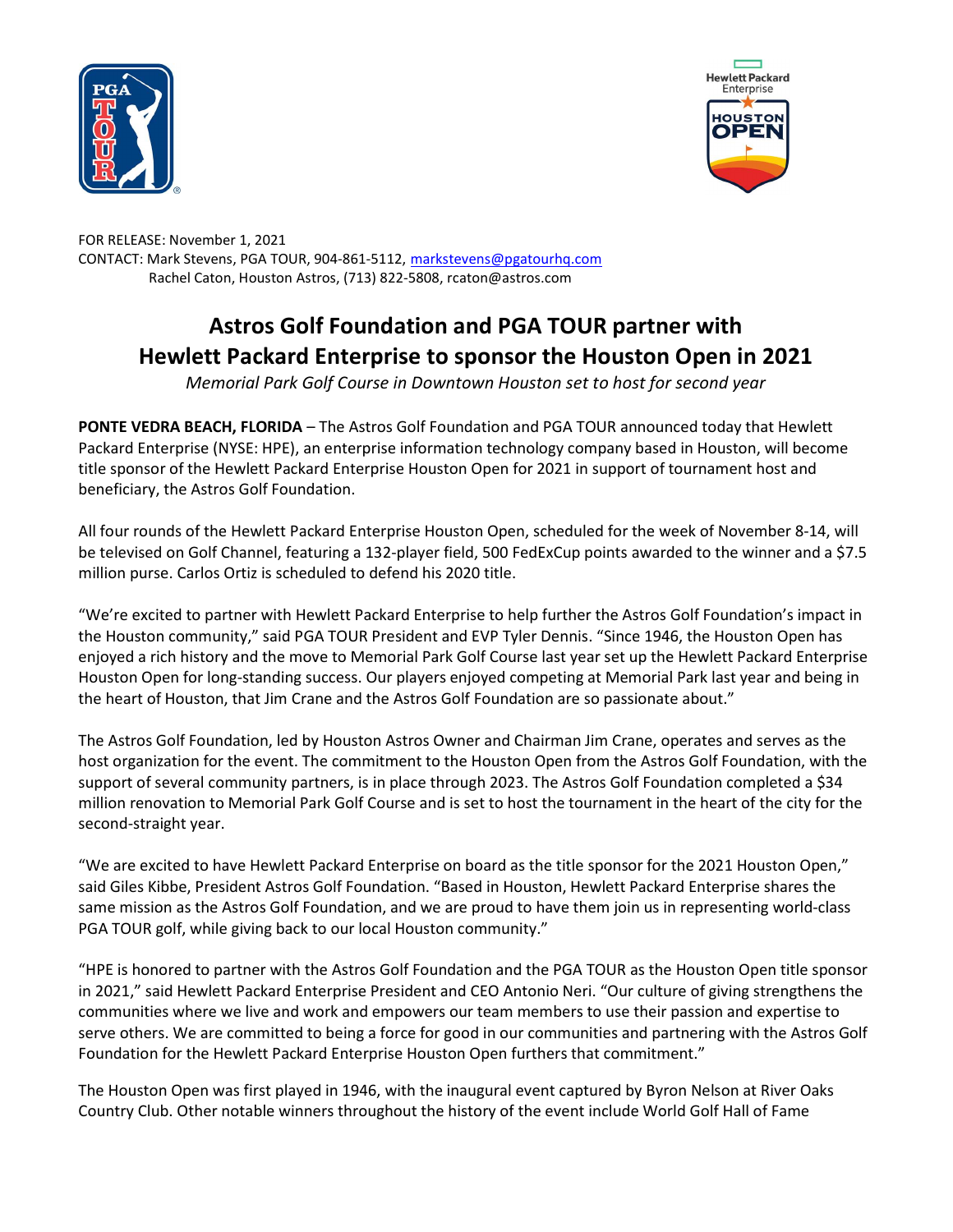members Arnold Palmer, Jack Burke, Jr., Bobby Locke, Cary Middlecoff, Gary Player, Curtis Strange, Payne Stewart, Fred Couples, Vijay Singh and Phil Mickelson. One of Houston's premier sporting events, the tournament has also made significant contributions to the Houston community through the work of the Astros Golf Foundation, giving back to the citizens and community of Houston through park improvements, charitable fundraising and investing in the local youth.

The 2021 Hewlett Packard Enterprise Houston Open field promises to be a good one, with the likes of four-time major winner Brooks Koepka, Sam Burns, Jason Day, Patrick Reed, Shane Lowry and Scottie Scheffler already committed to the tournament. The past two winners in Ortiz (2020) and Lanto Griffin (2019) are also committed to play.

General admission tickets and venue hopper tickets are on sale now for the 2021 Hewlett Packard Enterprise Houston Open. Visit www.houstonopengolf.com/tickets for information on ticket purchases.

In 2021, the tournament features the first-ever Houston Open Concert Series, featuring world-renowned artist KYGO on Saturday, Nov. 13 at Minute Maid Park, and Jake Owen on Friday, Nov. 12. To purchase tickets, visit houstonopengolf.com/hoconcertseries.

## ASTROS GOLF FOUNDATION

The Astros Golf Foundation, founded by Houston Astros Owner & Chairman Jim Crane, is the 501c3 non-profit organization responsible for operating the annual Houston Open.

The Astros Golf Foundation took ownership of the tournament in 2018 with three key objectives: to ensure the PGA TOUR event remained in Houston, to bring the tournament back to its glory and into the heart of the city, and to provide much needed resources and funds to the citizens and community of Houston through park improvements, charitable fundraising and investing in youth. These objectives were achieved through a \$34 million renovation to Memorial Park Golf Course completed in two years. The renovations include an upgrade of the municipal course to PGA TOUR standards, construction of a short course for First Tee participants, an expanded driving range, and a new clubhouse that will serve First Tee Houston programming throughout the year.

Additionally, the Astros Golf Foundation will operate and serve underprivileged youth throughout the city with a state-of-the-art facility, the Chevron Center for Education and Golf. This facility will operate year-round and not only provide First Tee instruction, but also serve as a STEM educational center for children in need. The Astros Golf Foundation has also made investments in both scholarship and youth programming at the facility.

The mission of the Astros Golf Foundation is to enrich the lives of Houstonians and empower the community through the game of golf. For more information on the Astros Golf Foundation, please visit HoustonOpenGolf.com.

## About Hewlett Packard Enterprise

Hewlett Packard Enterprise (NYSE: HPE) is the global edge-to-cloud company that helps organizations accelerate outcomes by unlocking value from all of their data, everywhere. Built on decades of reimagining the future and innovating to advance the way people live and work, HPE delivers unique, open and intelligent technology solutions delivered as a service – spanning Compute, Storage, Software, Intelligent Edge, High Performance Computing and Mission Critical Solutions – with a consistent experience across all clouds and edges, designed to